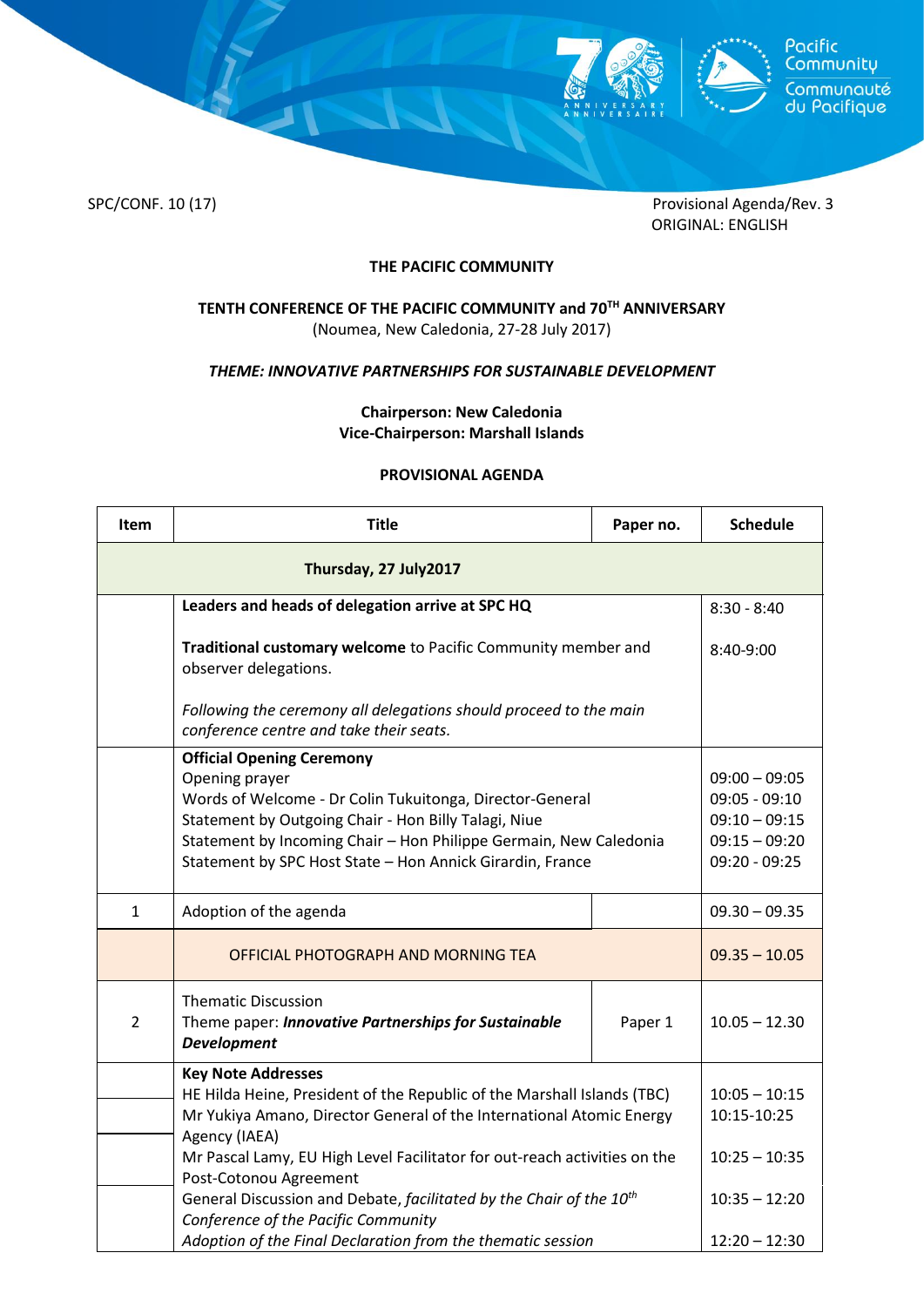|                      | <b>LUNCH</b>                                                                                                                                                                                                                                                                                                            |         | $12.30 - 13.30$ |  |  |
|----------------------|-------------------------------------------------------------------------------------------------------------------------------------------------------------------------------------------------------------------------------------------------------------------------------------------------------------------------|---------|-----------------|--|--|
| 3                    | Director-General's Overview report to Conference                                                                                                                                                                                                                                                                        | Paper 2 | $13.30 - 14.30$ |  |  |
| 4                    | Letter from Chair of CRGA to Chair of Conference on<br>CRGA 47's recommendations to Conference, and<br>decisions taken by CRGA 46 in 2016                                                                                                                                                                               | Paper 3 | $14.30 - 14:45$ |  |  |
|                      | Under paper 3: In camera discussion on the Director-<br>General's performance assessment and CRGA's<br>recommendation to the Conference                                                                                                                                                                                 |         | $14:45 - 15:00$ |  |  |
| 5                    | Year 2019 Conference venue and election of Chairperson<br>and Vice-Chairperson                                                                                                                                                                                                                                          | Paper 4 | $15:00 - 15.05$ |  |  |
|                      | <b>AFTERNOON TEA</b>                                                                                                                                                                                                                                                                                                    |         | $15.05 - 15.30$ |  |  |
| 6                    | <b>Adoption of Conference Outcomes</b>                                                                                                                                                                                                                                                                                  | Paper 5 | $15.30 - 16.30$ |  |  |
| $\overline{7}$       | Update on COP23 (at the request of H.E. Amena Yauvoli)                                                                                                                                                                                                                                                                  |         | $16.30 - 16.35$ |  |  |
|                      | Time set aside for bilateral meetings between<br>delegations                                                                                                                                                                                                                                                            |         | $16.35 - 18.00$ |  |  |
|                      | Reception hosted by the President of the Government<br>of New Caledonia, Chairperson of the 10th Conference<br>of the Pacific Community (Jean-Marie Tjibaou Cultural<br>Centre)                                                                                                                                         |         | $18:30 - 21:00$ |  |  |
| Friday, 28 July 2017 |                                                                                                                                                                                                                                                                                                                         |         |                 |  |  |
| 7                    | Dialogue Session<br>European Commission and Pacific Leaders and Ministers<br>on the future of EU ACP and Pacific Relations after the<br>end of the Cotonou Agreement in 2020<br>[THIS IS A CLOSED SESSION TO THE EU, PACIFIC ACP AND<br>OCT MEMBERS AND INVITED GUESTS - MANAGED BY<br>THE GOVERNMENT OF NEW CALEDONIA] |         | $09.00 - 10.30$ |  |  |
| <b>MORNING TEA</b>   |                                                                                                                                                                                                                                                                                                                         |         | $10.30 - 10.45$ |  |  |
|                      | Time set aside for bilateral meetings between<br>delegations                                                                                                                                                                                                                                                            |         | $10.45 - 12.30$ |  |  |
| <b>LUNCH</b>         |                                                                                                                                                                                                                                                                                                                         |         | $12.30 - 13.30$ |  |  |
|                      | During lunch, address from Hon Charlot Salwai<br>Tabimasmas, Prime Minister of Vanuatu                                                                                                                                                                                                                                  |         |                 |  |  |
|                      | Time set aside for bilateral meetings between<br>delegations                                                                                                                                                                                                                                                            |         | $13:30 - 15:15$ |  |  |